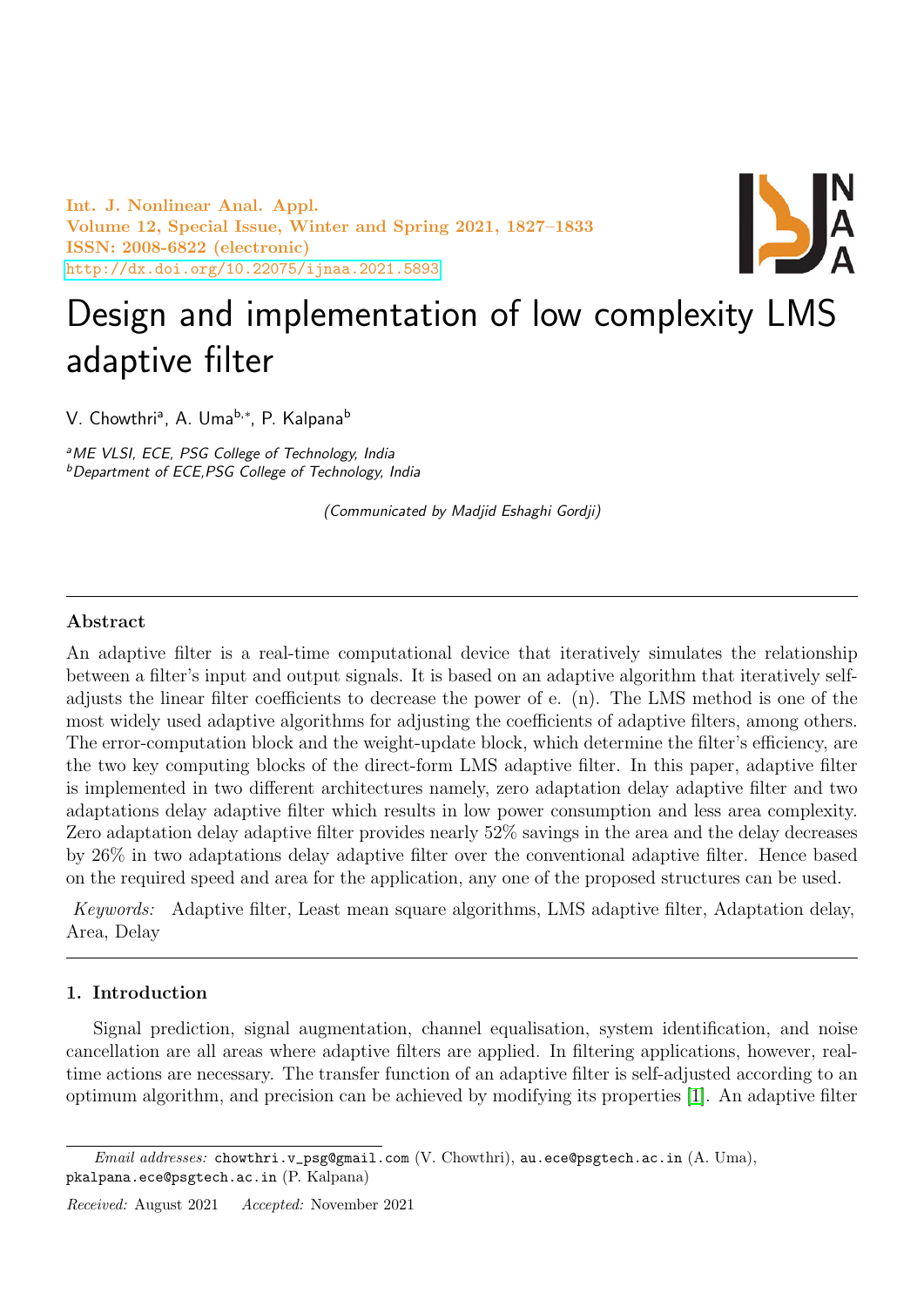is made up of two parts: a filter that processes the input signal  $x(n)$  and an adaptive algorithm that updates the filter's coefficient weights. Fig. 1 shows the adaptive filter's block diagram, with  $d(n)$ representing the desired response,  $y(n)$  representing the filter's output response, and  $e(n)$  representing the error difference between  $d(n)$  and  $y(n)$ . The filter's coefficient weights will be updated by the adaptive algorithm until the filter's output response is equal to or substantially equivalent to the desired response [\[3\]](#page-6-1).



Figure 1: Block diagram of adaptive filter

To decrease signal error, adaptive algorithms are employed to alter the weights of adaptive equalisers towards an optimum configuration. It is chosen based on metrics such as pace of convergence, misadjustment, level of complexity, and numerical qualities, among others. Adaptive equalisation algorithms include zero forcing (ZF), least mean squares (LMS), Recursive Least Square (RLS), Kalman, and Least Square Lattice (LSL) [\[4\]](#page-6-2). LMS is the most extensively used adaptive filter algorithm because to its ease of use, rapid convergence, minimal complexity, and great performance. A quick convergence signifies that the adaptive filter calculates the filter coefficients in a shorter amount of time.

During each sampling period, the LMS algorithm is executed by adjusting the filter weights using the predicted error [\[7,](#page-6-3) [6\]](#page-6-4). The difference between the desired response and the current filter output is used to calculate estimated error. To update the coefficients of an adaptive FIR filter, the LMS algorithm performs the following steps:

1. Calculates the output signal  $v(n)$  from the FIR filter

$$
y(n) = \sum_{j=1}^{p} \widehat{w_j}(n)x_j(n)
$$
 (1)

2. Updates the filter coefficients by using the following equation:

$$
W(n+1) = \widehat{w}(n) + \eta [d(n) - x^T(n)\widehat{w}(n)]x(n)
$$
\n(2)

Here  $\eta$  represents the step size,  $\hat{w}(n)$  is the filter coefficient,  $x(n)$  is the input signal to the filter and  $n$  is the number of samples. Because area, time, and performance complexity are all escalating, an efficient implementation of the LMS adaptive filter is required. This paper covers the Verilog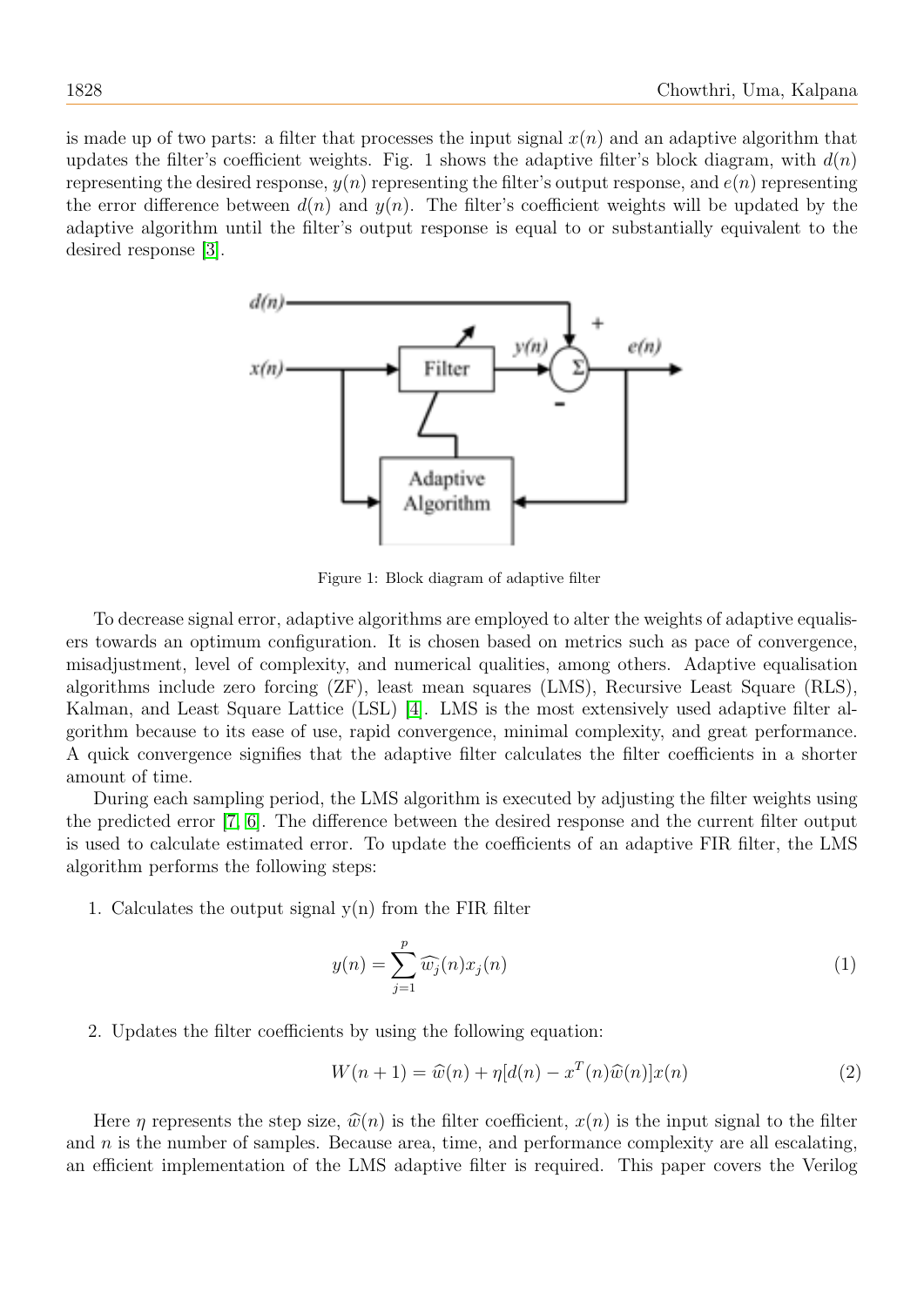implementation of the LMS finite impulse response (FIR) adaptive filter as well as adaptive filter performance indicators.

The suggested architecture uses an efficient addition approach for the error computation and weight update blocks to reduce the adaption latency and the critical route to support high sampling rates.

In the next section, the structure of conventional adaptive filter is given and we have described the proposed architectures in section [3.](#page-3-0) Section [4](#page-4-0) shows the simulation results of conventional filter and proposed architectures with the comparison in area and delay followed by conclusion in section [5.](#page-5-0)

# 2. Conventionaladaptive filter

A direct-form LMS adaptive filter's traditional adaptive filter structure consists of N multipliers. The multiplier has two inputs: one from the common tap delay line, which comprises of  $x(n-D)$ delayed input signals, and the other from the 2:1multiplexer. The error computation block, which receives the estimated error value multiplied by the step size, and the weight update block, which receives updated coefficient values, will feed the multiplexer [\[8\]](#page-6-5). The proposed structure also consists of N adders for calculating N weights. The adder tree gives the output of the filter by adding the outputs from N multipliers. In addition, a subtractor is required to calculate the error difference between the obtained and desired responses, as well as 2:1 de-multiplexer to transfer the product values to the adder tree block or the weight update block. The multiplexers and de-multiplexers are controlled by the clock signal. [\[5\]](#page-6-6).



<span id="page-2-0"></span>Figure 2: (i). Error computation block, (ii). Weight update block

The error computation and weight update blocks are presented in Fig. [2\(](#page-2-0)i) and [2\(](#page-2-0)ii), respectively, in a standard adaptive filter (ii). A pipelined latch is inserted after the error value is multiplied by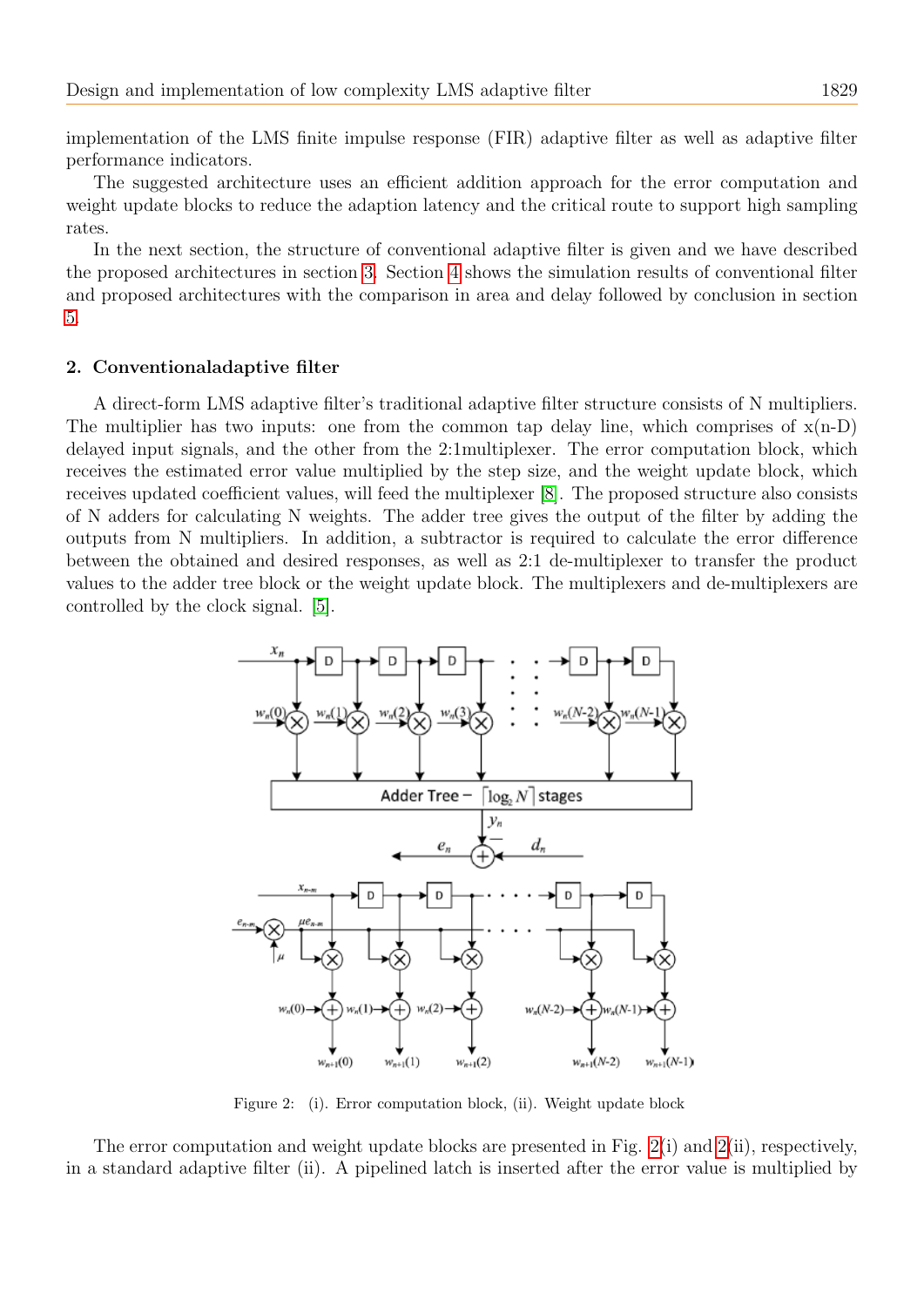the step size in the error computation block. The multiplication is done using the hardwired shift approach because the step size is a fraction of two. As a result, there is no register overhead with pipelining. The registers in each blocks will be the same.

### <span id="page-3-0"></span>3. Implementation of proposed structures

#### A. Zero adaptation delay adaptive filter

Zero adaptation delay denotes that the computation of error value and weight updating takes place at the same clock cycle. This cannot occur concurrently because the structure is non-pipelined. Zero adaptation delay can be achieved by making the blocks to complete its operation within half clock cycle and multiplexing the same set of multipliers. Same set of registers are used for storing the computed values in both the blocks. The Structure of zero adaptation delay adaptive filter is shown in Fig [3.](#page-3-1)

The structure is built in such a way that every clock cycle, it should take a new input sample. As a result, the registers in the delay path process the input signal at each rising edge of the clock and remain unmodified for the duration of the clock period. During the first half of each clock cycle, the multiplexers send the weight values stored in registers to the multiplier. After multiplication, the multiplier sends the product words to the adder tree, which uses the de-multiplexers to calculate the filter output, and the subtractor computes the error value. After a right shift operation, the determined error value is broadcast to all multipliers in the weight update block.



<span id="page-3-1"></span>Figure 3: Structure of zero adaptation delay adaptive filter

The select line of the multiplexer and de-multiplexer decides the functionality of the filter. If it is zero, the filter will update the coefficient values else it will work as normal FIR filter. Since the error value is multiplied by the step size in error computation block and given to weight update blocks, the adaptation time of the filter is totally decided by the performance of those two blocks. The weight updation takes lesser time when compared to error computation, but we can't predict when the blocks will complete its working. Therefore, the structure is implemented in such a way that error computation is done first and weight updation is done at the second half cycle [\[2\]](#page-6-7).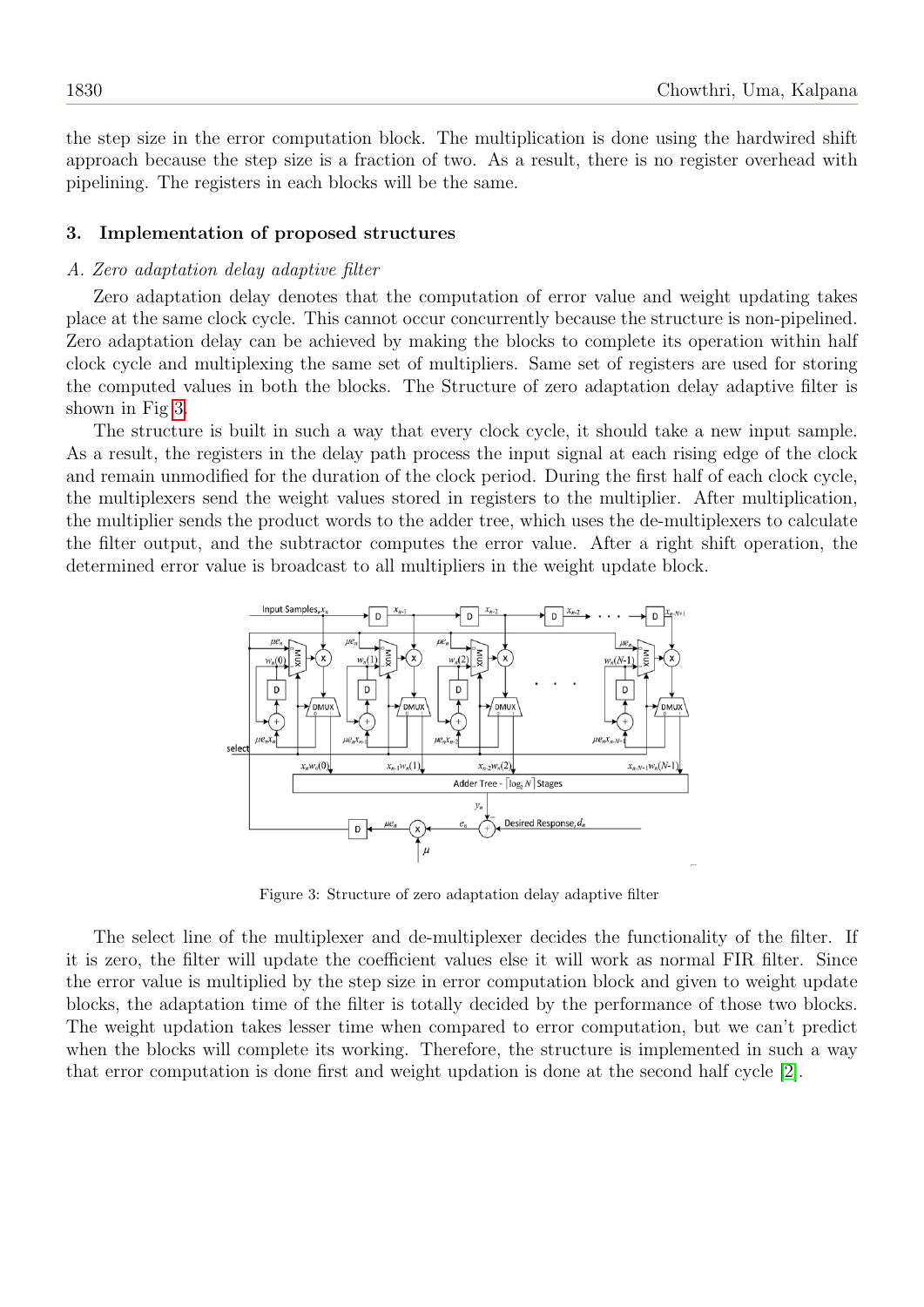

<span id="page-4-1"></span>Figure 4: Structure of two adaptation delay adaptive filter

## B. Two adaptation delay adaptive filter

Figure [4](#page-4-1) depicts the structure of the proposed two adaptation delay LMS adaptive FIR filter. Three pipeline phases are used to implement it. In the error computation block, the first level of the adder tree appears in the first pipeline step. The remainder of the block is included in the following pipeline stage. The weight update block is where the third pipeline stage is created. Because of the pipelining, this structure requires more registers than a traditional adaptive filter. For calculating weights, this structure has N multipliers and N adders. To obtain the filter output, an adder tree is constructed by adding the outputs of multipliers. As in the zero adaption delay adaptive filter, the suggested structure also requires a subtractor to calculate the error value and 2:1 de-multiplexer to send the product values to the adder tree block or the weight update block. The multiplexers and de-multiplexers are controlled by the clock signal.

## <span id="page-4-0"></span>4. Simulation results

The conventional LMS Adaptive filter and the proposed structures are implemented using Verilog HDL. This design is simulated using Modelsim 6.4c and synthesized by Xilinx 13.2/9.1. The comparison is made on area and delay of conventional, zero adaptation delay and two adaptation delay adaptive filters. The simulation waveform of conventional adaptive filter is shown in Fig. 6. From the waveform, it is clear that if reset goes high then the error value and expected response value is same since the output value is zero. If reset goes low, the filter will calculate the error value and update the filter coefficient value with one adaptation delay that is with one clock cycle delay.



Figure 5: Simulation result of Conventional adaptive filter

The simulation result of zero adaptation delay adaptive filter is shown in Fig. 6. From the waveform, it is inferred that if reset is zero, the filter will calculate the error value and update the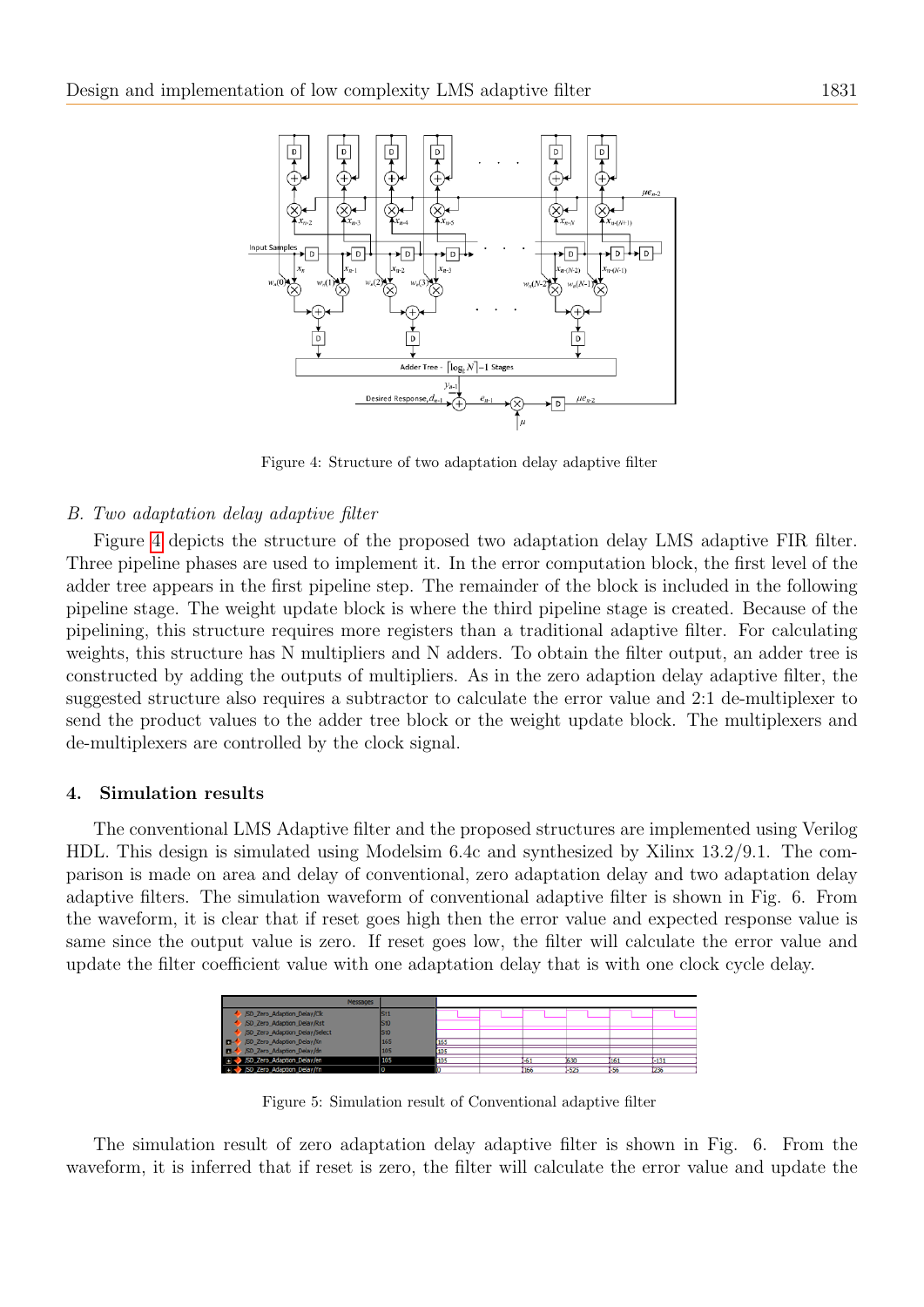filter coefficient value without any delay. Hence the structure is called zero adaptation delay adaptive filter.

| <b>Messages</b>                       |        |     |  |     |     |        |
|---------------------------------------|--------|-----|--|-----|-----|--------|
| /SD_Zero_Adaption_Delay/Clk           | St1    |     |  |     |     |        |
| SD_Zero_Adaption_Delay/Rst            | St0    |     |  |     |     |        |
| /SD_Zero_Adaption_Delay/Select St1    |        |     |  |     |     |        |
| SD_Zero_Adaption_Delay/Xn             | 105    | 105 |  |     |     |        |
| <b>D-4</b> /SD_Zero_Adaption_Delay/dn | 165    |     |  | 165 |     |        |
| 50_Zero_Adaption_Delay/en             | 653    |     |  | 165 |     | $-150$ |
| 50_2ero_Adaption_Delay/Yn             | $-488$ |     |  |     | 166 | 315    |

Figure 6: Simulation result of zero adaptation delay adaptive filter

The simulation result of conventional adaptive filter is shown in figure 8. This structure calculates the error value and updates the filter coefficients with delay of two clock cycles. Hence the structure is called two adaptation delay adaptive filter.

| 50_Two_Adaptation_Delay/Clk                 | <b>St1</b> |     |  |  |      |      |         |
|---------------------------------------------|------------|-----|--|--|------|------|---------|
| SD_Two_Adaptation_Delay/Rst                 | <b>StD</b> |     |  |  |      |      |         |
| D- <sup>4</sup> /SD_Two_Adaptation_Delay/Xn | 155        | 155 |  |  |      |      |         |
| B- <sup>4</sup> /SD_Two_Adaptation_Delay/dn | 125        | 125 |  |  |      |      |         |
| D- <sup>4</sup> /SD_Two_Adaptation_Delay/en | $-170$     | 125 |  |  | -632 | 148  | $[-170$ |
| D- <sup>4</sup> /SD_Two_Adaptation_Delay/Yn | 295        |     |  |  | 757  | 1223 | 1295    |
|                                             |            |     |  |  |      |      |         |

Figure 7: Simulation result of two adaptation delay adaptive filter

Table [1](#page-5-1) shows the comparison between conventional, zero adaptation delay and two adaptation delay adaptive filters. From the comparison table, it is inferred that hardware requirement for zero adaptation delay adaptive filter is lesser than two adaptations delay adaptive filter at the cost of increase in delay.

<span id="page-5-1"></span>

|                                                     |        | Area         |                  | Delay          |                |               |  |
|-----------------------------------------------------|--------|--------------|------------------|----------------|----------------|---------------|--|
| Method name                                         | Gates  | <b>Slice</b> | ${\bf L}{\bf U}$ | Max            | Gate           | Path          |  |
|                                                     |        | FF           | т                | Delay          | Delay          | Delay         |  |
|                                                     |        |              |                  | $\mathbf{ns})$ | $\mathbf{ns})$ | $\mathbf{ns}$ |  |
| Proposed structures<br>A. Zero Adaptation Delay [5] | 17.253 | 78           | 165              | 21.205         | 13.879         | 7.125         |  |
| B. Two Adaptation Delay [5]                         | 33.017 | 98           | 99               | 17.241         | 13.118         | 4.288         |  |
| Conventional Adaptation Delay [5]                   | 33.441 | 33           | 110              | 23.303         | 16.855         | 6.448         |  |

Table 1: Comparison on area and delay

# <span id="page-5-0"></span>5. Conclusion

Based on the area and delay analysis the low-complexity architectures for the LMS adaptive filter are proposed. The direct form LMS adaptive filter needs very less registers than the transpose-form adaptive filter so it converges faster than the transpose form adaptive filter, but the drawback is